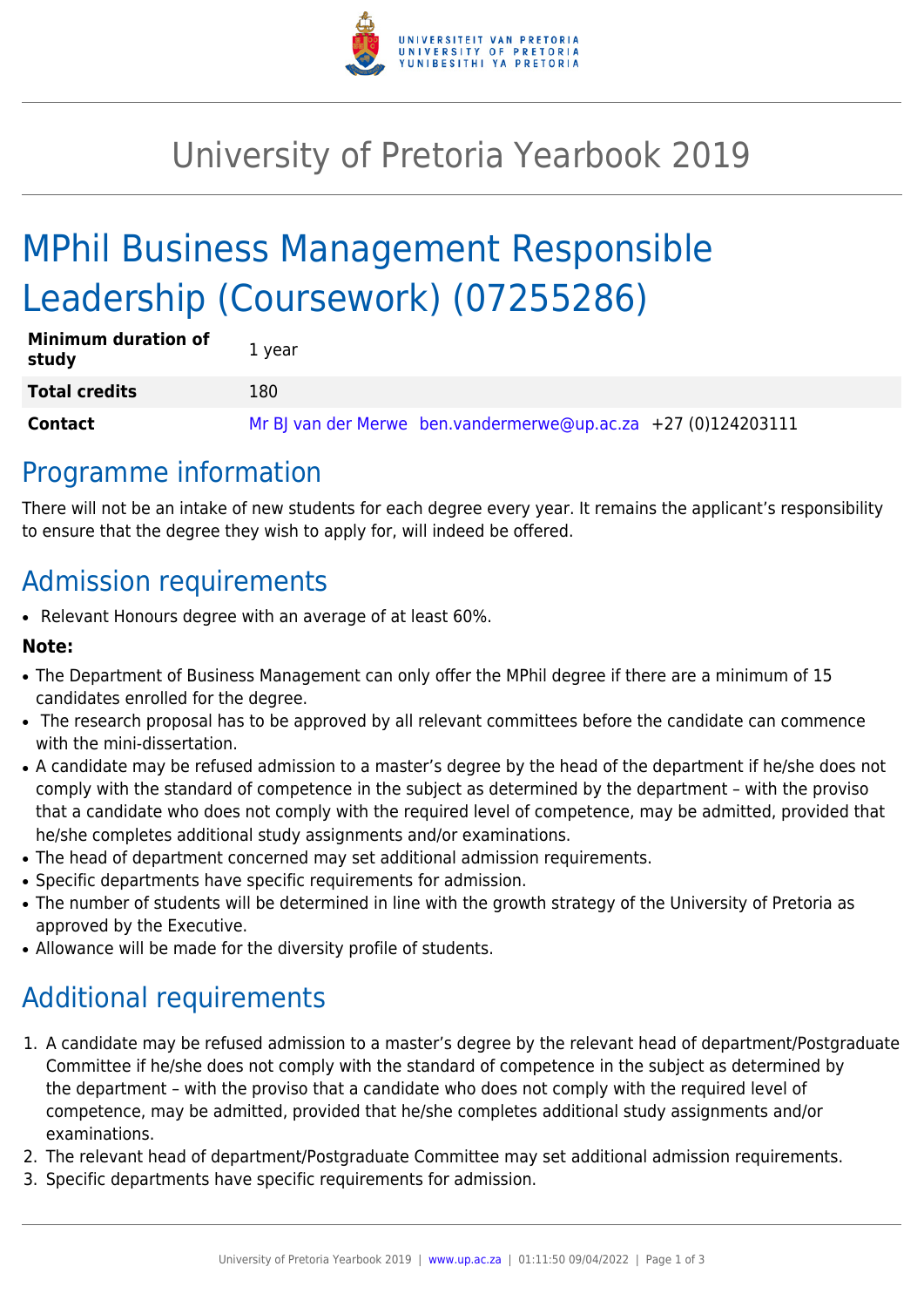

- 4. The number of students will be determined in line with the growth strategy of the University of Pretoria as approved by the Executive.
- 5. Allowance will be made for the diversity profile of students.

## Examinations and pass requirements

The pass mark for both a dissertation and a mini-dissertation is 50%. The provisions regarding pass requirements for dissertations, contained in General Regulation G.12.2, apply mutatis mutandis to minidissertations. A pass mark of at least 50% is required in the examination of each module.

### Research information

#### **Dissertations/mini-dissertations, curricula and modules**

- 1. The degree programme requires that a dissertation/mini-dissertation must be submitted in a field of study chosen from the fields covered for the honours degree, provided that the Dean may, on the recommendation of the relevant head of department/Postgraduate Committee, approve the replacement of the required dissertation by the successful completion of a prescribed number of module credits and a minidissertation/research article.
- 2. Information on modules, credits and syllabi is available, on request, from the relevant head of department/Postgraduate Committee.
- 3. A module in Research Methodology is compulsory in all programmes. The Dean may, on the recommendation of the relevant head of department/Postgraduate Committee, waive the prerequisites.
- 4. Sufficient number of bound copies of the dissertation/mini-dissertation must be submitted to the Head: Student Administration for examination, after permission is granted by the supervisor.

#### **Article for publication**

The Dean may require, before or on submission of a dissertation/mini-dissertation, the submission of a draft article for publication to the supervisor. The draft article should be based on the research that the student has conducted for the dissertation/mini-dissertation and be approved by the supervisor concerned. The supervisor should then have the opportunity to take the paper through all the processes of revision and resubmission as may be necessary and/or appropriate in order to achieve publication.

#### **Submission of dissertation/mini-dissertation**

A dissertation/mini-dissertation is submitted to the Head: Student Administration/departmental Postgraduate Office, before the closing date for the various graduation ceremonies as announced annually.

For examination purposes, a student must, in consultation with the supervisor, submit a sufficient number of bound copies and/or e-copies of the dissertation/mini-dissertation, printed on good quality paper and of good letter quality, to the Head: Student Administration/departmental Postgraduate Office. Permission to submit the dissertation/mini-dissertation in unbound form may be obtained from the supervisor concerned on condition that a copy of the final approved dissertation/mini-dissertation is presented to the examiners in bound format or electronic format.

In addition to the copies already mentioned, each successful student must submit a bound paper copy as well as two electronic copies of the approved dissertation/mini-dissertation to the Head: Student

Administration/departmental Postgraduate Office in the format specified by the faculty and in accordance with the minimum standards set by the Department of Library Services, before 15 February for the Autumn graduation ceremonies and before 15 July for the Spring graduation ceremonies, failing which the degree will only be conferred during a subsequent series of graduation ceremonies.